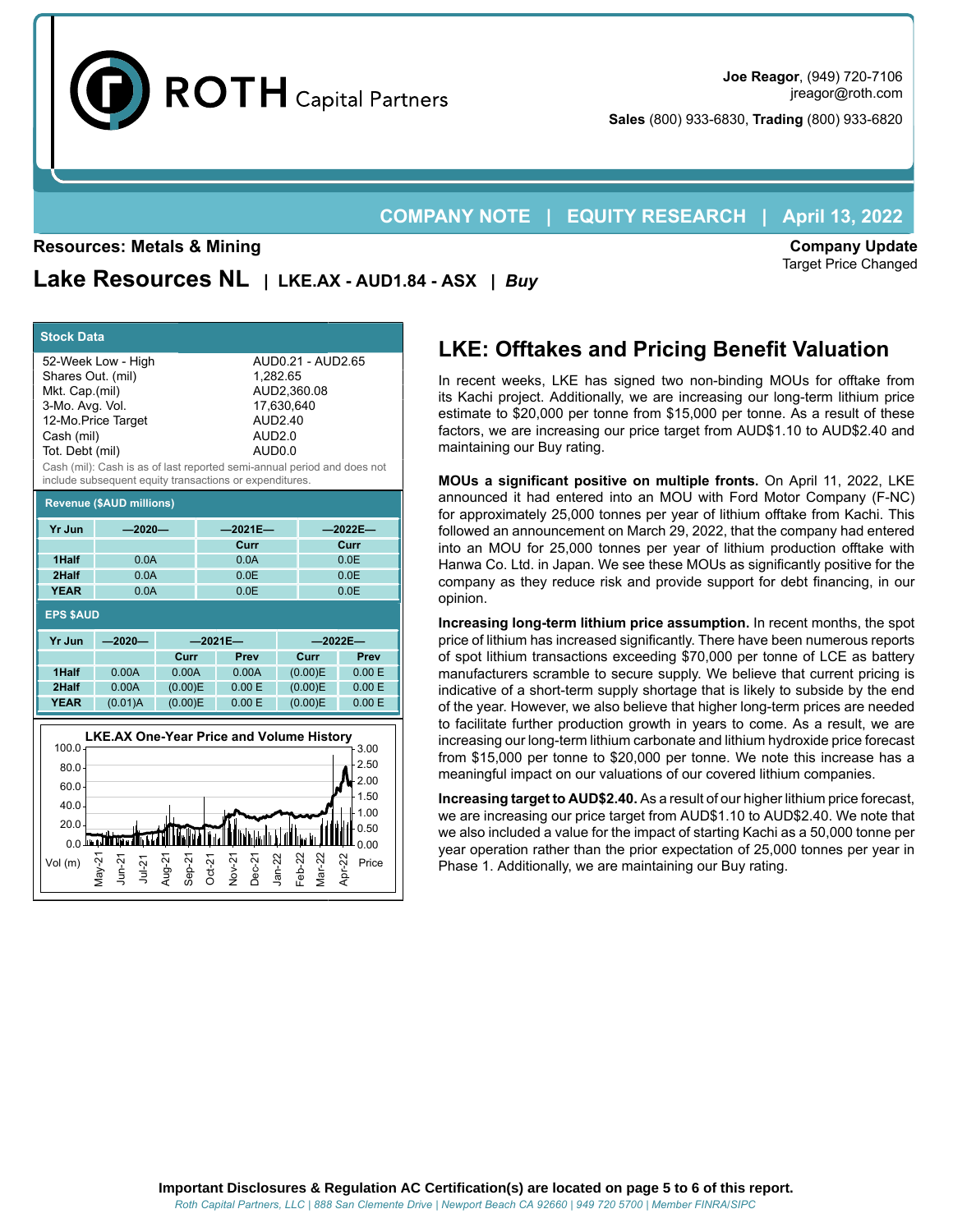### **VALUATION**

We base our valuation of LKE on a sum of the parts analysis. Ultimately, we anticipate shifting our valuation to a DCF model once the company provides a DFS and updates its anticipated timeline to production. For our sum of the parts analysis, we assume a value of 75% of the PFS NPV of Kachi at \$20,000 per tonne of LCE or AUD\$2.5 billion. This reflects our expectation that LKE will ultimately own 75% of the project. To this we add an estimated cash balance of AUD\$60 million following the exercise of options in October 2021, LKE's share of Lilac's future equity contribution, and add AUD\$749.1 million for LKE's other projects, increasing to 50,000 tonnes per year at Kachi, and exploration potential. Thus, we arrive at a total valuation of AUD\$3.4 billion or AUD\$2.42 per fully diluted share (1.4 billion shares). We round this down to reach our AUD\$2.40 price target, and we are maintaining our Buy rating.

Factors that could impede LKE from reaching our price target include, but are not limited to: unanticipated capital raises, project delays, capital overruns, underperformance of the lithium price, disappointing financial studies, or other unforeseeable events.

### **RISKS**

**Political risk.** Natural resource companies are subject to significant political risk. Although most mining jurisdictions have known laws, potential exists for these laws to change. LKE has similar political risk to other companies in the lithium triangle in Argentina.

**Commodity price risk.** All natural resource companies have some form of commodity price risk. This risk is not only related to final products, but can also be in regards to input costs and substitute goods. LKE's most significant commodity price risk is to that of lithium, but the company is also likely to have other commodity price risks like to that of the price of energy.

**Operational and technical risk.** Natural resources companies have significant operational and technical risks. Despite completing NI 43-101 compliant (or similar) resource estimates, deposits can still vary significantly compared to expectations. Additionally, numerous unforeseeable issues can occur with operations and exploration activities. LKE has similar operational and technical risks to other direct extraction technology companies.

**Pre-revenue risk.** Currently, LKE is a pre-revenue company. There can be no guarantee that LKE will ever produce revenue or reach cash flow positive. As such, it is likely the company will need to raise additional capital.

**Market risk.** Although most natural resource companies are more closely tied to individual commodity price performance, large business cycle forces or economic crises can impact a company's valuation significantly. LKE has similar market risk to other lithium development companies.

Cautionary Note to US Investors: Estimates of Measured, Indicated and Inferred Resources

"Measured Mineral Resources" and "Indicated Mineral Resources." US investors are advised that although these terms are required by Canadian regulations, the US Securities and Exchange Commission (SEC) does not recognize them, and describes the equivalent as "Mineralized Material." US investors are cautioned not to assume that these terms are any form of guarantee.

"Inferred Mineral Resources." US Investors are advised that while this term is required by Canadian regulations, the SEC does not recognize it. "Inferred Mineral Resources" are not delineated with a great deal of certainty and should not be considered likely to be brought into production in whole or in part.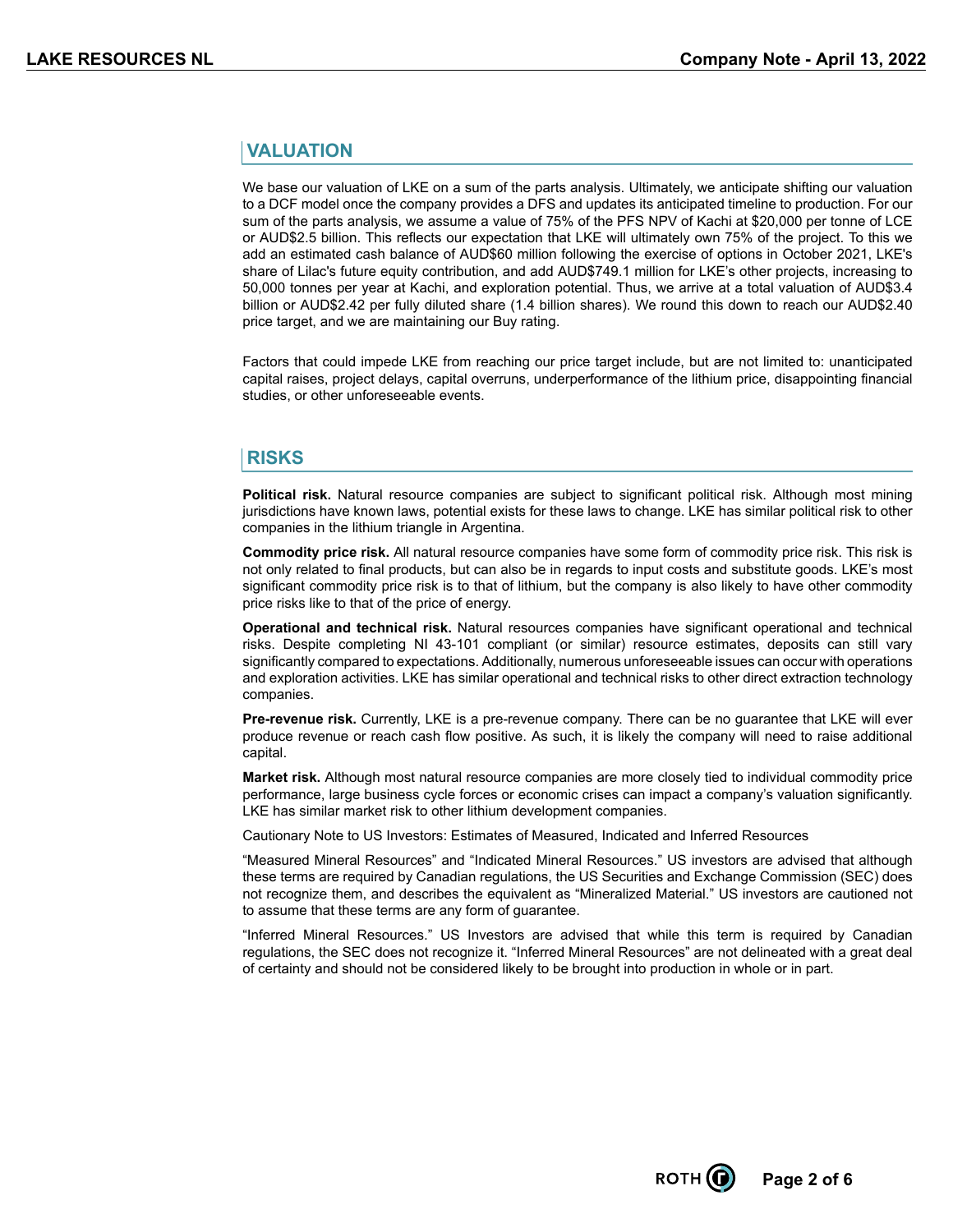## **COMPANY DESCRIPTION**

Lake Resources NL is an exploration and development company focused on developing its three lithium brine projects and one hard rock lithium project in the Lithium Triangle in Argentina. Lake holds a lithium lease which covers 180,000 hectares, which is 100% owned. The Company's project includes Olaroz - Cauchari and Paso Lithium Brine Projects, Kachi Lithium Brine Project and Catamarca Lithium Pegmatite Project. In Olaroz - Cauchari and Paso Lithium Brine Projects Lake holds mining leases over 45,000 hectares in two areas in Jujuy Province, in North West Argentina. The Kachi Project is a consolidated package of 54,000 hectares of mining leases owned 100% by Lake. The Kachi Lithium Brine Project is located in Catamarca province. Catamarca Lithium Pegmatite Project holds 72,000 hectors of potential lithium bearing pegmatites in Ancasti, Catamarca Province. *Source: Refinitiv as of 2/16/21*

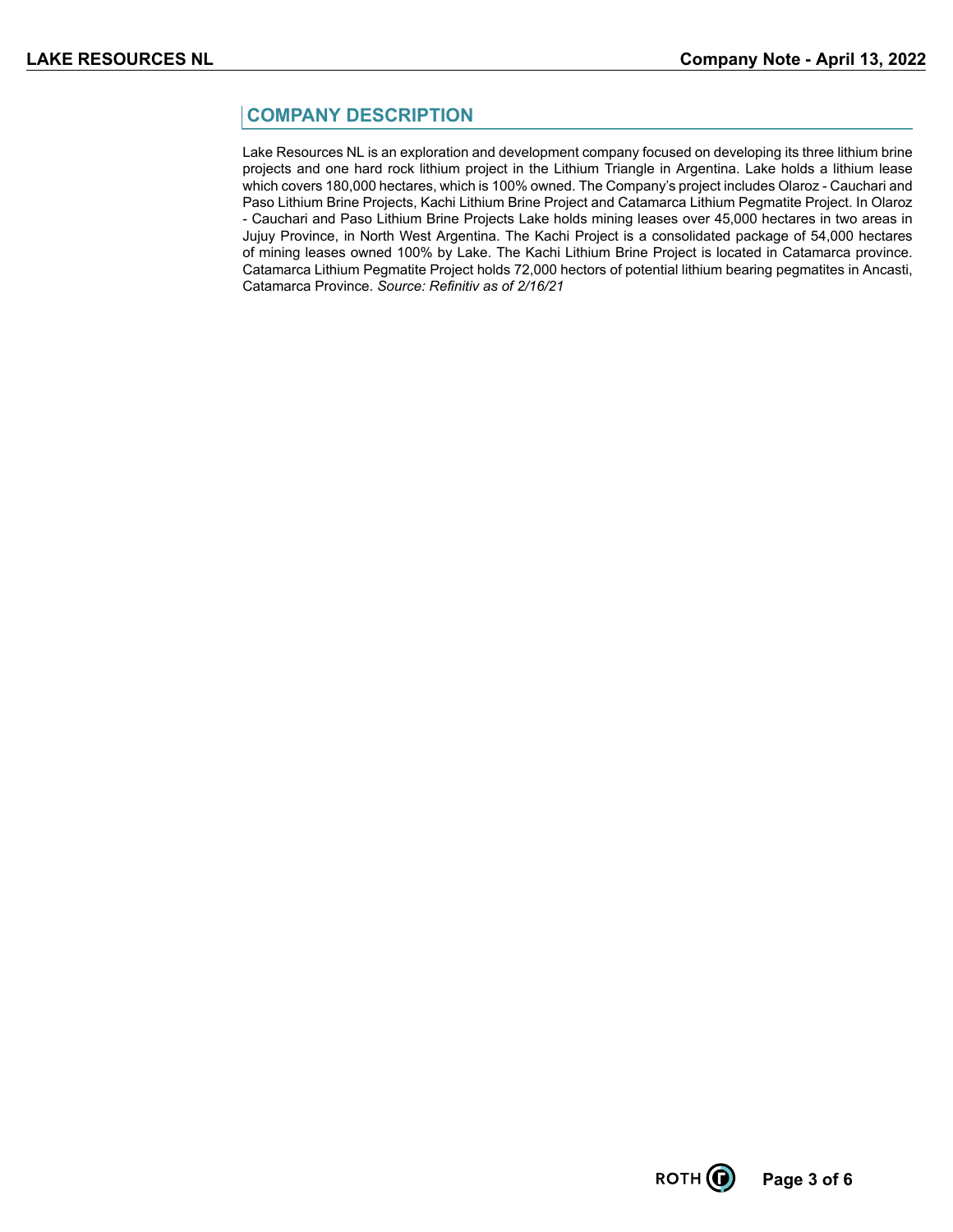| <b>LKE Key Estimates</b>  |          |                      |                    |                |                          |                    |          |                      |         |
|---------------------------|----------|----------------------|--------------------|----------------|--------------------------|--------------------|----------|----------------------|---------|
| Amounts in AUD million    | H1 2020A | H <sub>2</sub> 2020A |                    | 2020A H1 2021A | H <sub>2</sub> 2021A     | 2021A              | H1 2022E | H <sub>2</sub> 2022E | 2022E   |
| Revenue                   |          |                      |                    |                |                          |                    |          |                      |         |
| <b>Operating Expenses</b> | 2.2      | 2.2                  | 4.4                | 1.5            | 1.7                      | 3.2                | 1.5      | 1.5                  | 3.0     |
| Operating Income          | (2.2)    | (2.2)                | (4.4)              | (1.5)          | (1.7)                    | (3.2)              | (1.5)    | (1.5)                | (3.0)   |
| <b>Other Expenses</b>     | 0.1      | 0.4                  | 0.5                | 0.0            | $\overline{\phantom{0}}$ | 0.0                |          | -                    |         |
| Pretax Income             | (2.3)    | (2.6)                | (4.9)              | (1.5)          | (1.7)                    | (3.2)              | (1.5)    | (1.5)                | (3.0)   |
| Taxes                     | 0.0      | 0.0                  | 0.0                |                |                          |                    |          |                      |         |
| Net Income                | (2.3)    | (2.6)                | (4.9)              | (1.5)          | (1.7)                    | (3.2)              | (1.5)    | (1.5)                | (3.0)   |
| <b>Basic Shares</b>       | 508.3    | 620.3                | 564.3              | 762.7          | 1,089.3                  | 926.0              | 1,191.1  | 1,191.1              | 1,191.1 |
| FD shares                 | 508.3    | 620.3                | 564.3              | 762.7          | 1,185.3                  | 974.0              | 1,388.7  | 1,388.7              | 1,388.7 |
| <b>Basic EPS</b>          | (50.00)  |                      | $(50.00)$ (\$0.01) | (50.00)        |                          | $(50.00)$ (\$0.00) | (50.00)  | (50.00)              | (50.00) |
| FD EPS                    | (50.00)  |                      | $(50.00)$ (\$0.01) | (50.00)        |                          | $(50.00)$ (\$0.00) | (50.00)  | (50.00)              | (50.00) |

*Source: LKE annual and semi-annual reports, ROTH Capital Partners estimates*

*Note: LKE reports under AASB and under a June Fiscal year.*

Joseph Reagor

jreagor@roth.com

(949)-720-7106

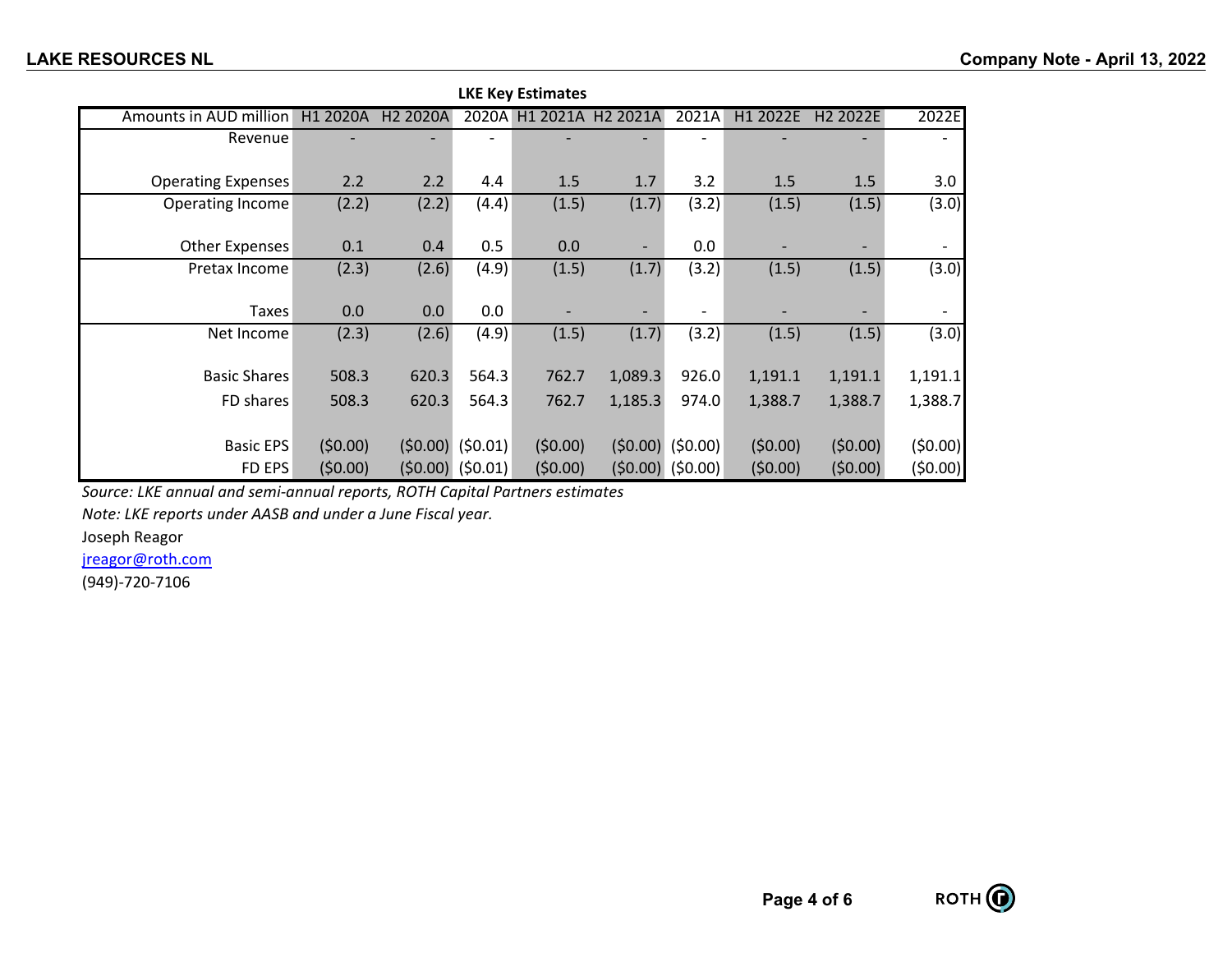Regulation Analyst Certification ("Reg AC"): The research analyst primarily responsible for the content of this report certifies the following under Reg AC: I hereby certify that all views expressed in this report accurately reflect my personal views about the subject company or companies and its or their securities. I also certify that no part of my compensation was, is or will be, directly or indirectly, related to the specific recommendations or views expressed in this report.

#### **Disclosures:**

Within the last twelve months, ROTH Capital Partners, or an affiliate to ROTH Capital Partners, has received compensation for investment banking services from Lake Resources NL.

ROTH and/or its employees, officers, directors and owners own options, rights or warrants to purchase shares of Lake Resources NL stock.



Each box on the Rating and Price Target History chart above represents a date on which an analyst made a change to a rating or price target, except for the first box, which may only represent the first note written during the past three years. **Distribution Ratings/IB Services** shows the number of companies in each rating category from which Roth or an affiliate received compensation for investment banking services in the past 12 month. **Distribution of IB Services Firmwide**

|                          |       |         | <b>IB Serv./Past 12 Mos.</b><br>as of 04/12/22 |                |  |
|--------------------------|-------|---------|------------------------------------------------|----------------|--|
| Rating                   | Count | Percent | Count                                          | <b>Percent</b> |  |
| Buy [B]                  | 349   | 82.51   | 232                                            | 66.48          |  |
| <b>Neutral [N]</b>       | 47    | 11.11   | 26                                             | 55.32          |  |
| Sell [S]                 |       | 0.24    |                                                | 100.00         |  |
| <b>Under Review [UR]</b> | 26    | 6.15    | 17                                             | 65.38          |  |

Our rating system attempts to incorporate industry, company and/or overall market risk and volatility. Consequently, at any given point in time, our investment rating on a stock and its implied price movement may not correspond to the stated 12 month price target.

Ratings System Definitions - ROTH employs a rating system based on the following:

**Buy:** A rating, which at the time it is instituted and or reiterated, that indicates an expectation of a total return of at least 10% over the next 12 months.

**Neutral:** A rating, which at the time it is instituted and or reiterated, that indicates an expectation of a total return between negative 10% and 10% over the next 12 months.

**Sell:** A rating, which at the time it is instituted and or reiterated, that indicates an expectation that the price will depreciate by more than 10% over the next 12 months.

**Under Review [UR]:** A rating, which at the time it is instituted and or reiterated, indicates the temporary removal of the prior rating, price target and estimates for the security. Prior rating, price target and estimates should no longer be relied upon for UR-rated securities.

**Not Covered [NC]:** ROTH does not publish research or have an opinion about this security.